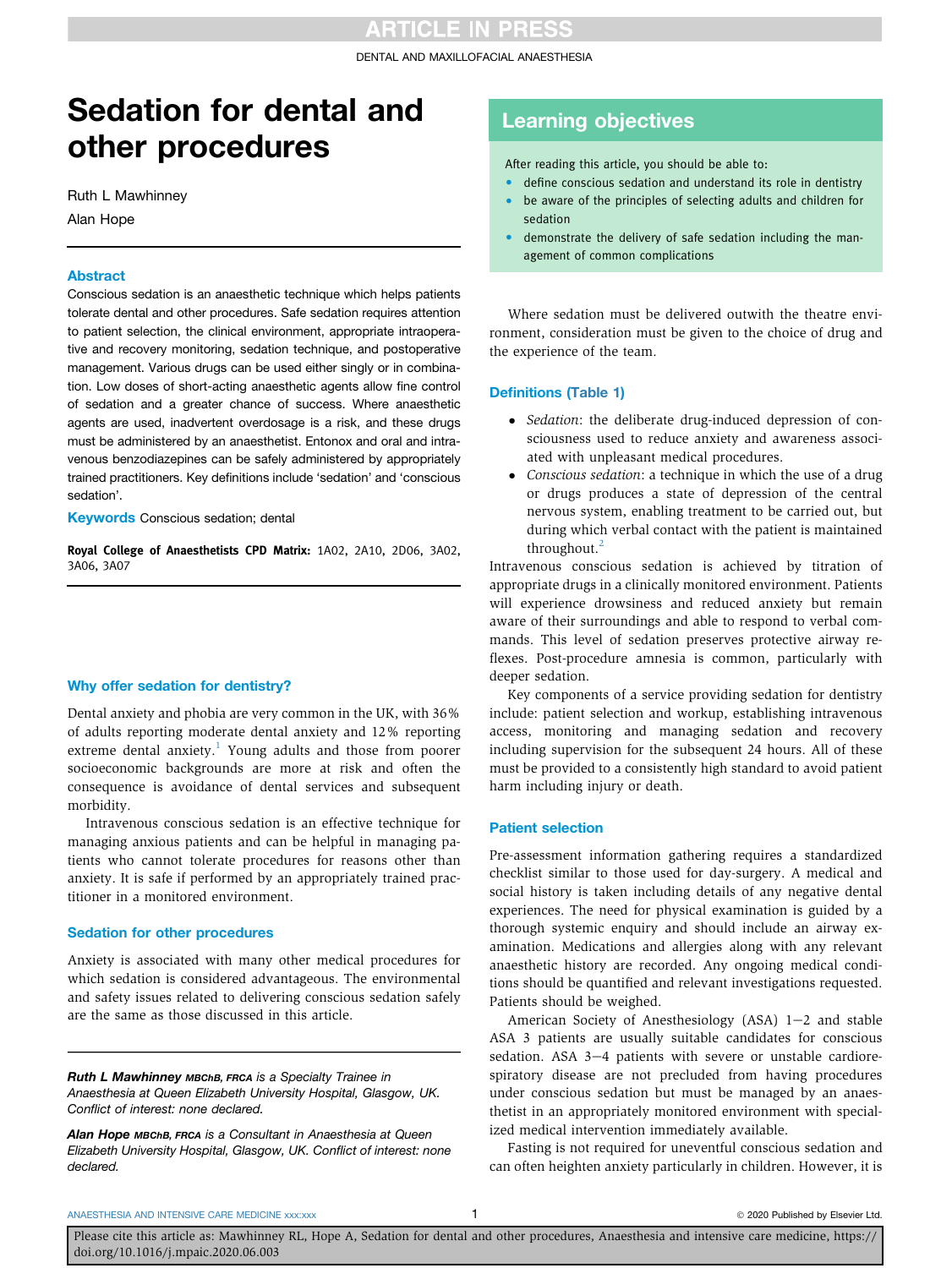# **ARTICLE IN PRESS**

#### DENTAL AND MAXILLOFACIAL ANAESTHESIA

<span id="page-1-0"></span>

| <b>Sedation score</b> |  |  |  |
|-----------------------|--|--|--|
|                       |  |  |  |

| <b>Sedation</b><br>score | <b>Clinical depth of sedation</b>                           |                       |
|--------------------------|-------------------------------------------------------------|-----------------------|
| 1                        | Awake                                                       |                       |
| $\mathcal{P}$            | Drowsy and relaxed, responds to<br>speech                   | Conscious<br>sedation |
| 3                        | No response to speech, responds to<br>stimulation (shaking) | Deep sedation         |
| 4                        | Unresponsive to stimulation                                 |                       |

#### Table 1

recognized that some complications may introduce a risk of regurgitation and aspiration. Patients can be told that it is normal to fast before sedation, but that they may have a light breakfast if they think it would help them cope. Patients should avoid alcohol the night before their procedure.

A written information sheet is given to all patients, where practicable, prior to their procedure. This advice includes the importance of wearing comfortable clothing, avoiding contact lenses, and instructions relating to topical local anaesthetic cream. For day-case procedures a responsible adult must accompany the patient to and from hospital and an adult must remain at home with the patient until the following morning.

Informed consent should be obtained by someone familiar with the sedation technique and who can answer questions while ensuring patient expectations are realistic.

#### Anxiety and dental phobia

Intravenous conscious sedation is particularly successful in anxious patients. Time should be taken to build rapport and to accurately explain the experience.

The Modified Child Dental Anxiety Scale is a validated score assessing anxiety in children with dental phobia. $3$  The patient is asked to choose the answer that best describes the way they feel relating to nine questions. The total score range is  $5-45$  with an increasing score indicating increasing anxiety ([Box 1\)](#page-2-0).

### Autism spectrum disorders (ASD) and learning difficulties

Patients with ASD and children and adults with learning difficulties often have a reduced ability to cope with dental procedures and may be referred for intravenous conscious sedation. Successful sedation can be difficult to achieve. While sedation will effectively remove any anxiety component, it may not improve the patient's ability to cooperate, and it is particularly important to have an alternative plan of management prepared prior to the procedure.

In this group of patients it is essential to take time to develop a rapport and as far as possible gain their trust. Some anaesthetists have reported success with low doses of ketamine as a component of the sedation regime for these patients.

### Guidelines for safe sedation

The history of anaesthesia and sedation for dental treatment is infamous for its poor safety record. From the early 1800s with dentist Morton extracting teeth at the 'Ether Dome' in Massachusetts until the report led by Professor Poswillo in 1990, there were a small but regular number of deaths in healthy people having dental treatment under general anaesthesia. Dentists were urged to avoid general anaesthesia and consider sedation.

In 2000, the Department of Health produced the report 'A conscious decision', pointing out that standards aimed at protecting patients from serious complications were still not being rigorously applied. Between 1996 and 1999 eight deaths took place in dental surgeries (five children) and by 2002 the long history of general anaesthesia in UK dental surgeries came to an end.

More recently, 'Standards for Conscious Sedation in the Provision of Dental Care' was published in April 2015 by the Intercollegiate Advisory Committee for Sedation in Dentistry.

This report creates a new national standard for conscious sedation in dentistry and focuses on patient safety and optimal patient care. Recommendations are made about information for patients, robust continuing education and training for the entire dental team, sedation techniques and the appropriate environment for sedation delivery.

There are some significant changes to previous guidance. The report defines the age of a child (<12 years) and the requirements of the clinical team and facilities required for the dental treatment of younger patients under conscious sedation.

Sedation services must demonstrate a high level of safety and a continuing improvement in quality. The use of appropriate audit tools to review clinical outcomes is an essential component of good clinical practice. Careful and reflective use of such data

<span id="page-1-2"></span>

| <b>Sedative drugs and administration techniques</b> |  |  |  |  |  |  |
|-----------------------------------------------------|--|--|--|--|--|--|
|-----------------------------------------------------|--|--|--|--|--|--|

| <b>Sedation technique</b>             | <b>Suitable for</b><br>procedures lasting $>$ 15 minutes | Fine control over<br>depth of sedation | <b>Causes central</b><br>respiratory depression | Rapid recovery |
|---------------------------------------|----------------------------------------------------------|----------------------------------------|-------------------------------------------------|----------------|
| IV midazolam boluses                  |                                                          | N                                      | N                                               | Ν              |
| Inhaled nitrous oxide in oxygen       | N                                                        | V <sup>a</sup>                         | N                                               |                |
| TCI propofol and dental LA            |                                                          |                                        | N                                               |                |
| Remifentanil IV infusion and low-dose |                                                          |                                        | v                                               |                |
| midazolam<br>$\mathbf{u}$             |                                                          |                                        |                                                 |                |

IV, intravenous; LA, local anaesthesia; TCI, target controlled infusion.

<span id="page-1-1"></span>May be unable to provide adequately deep sedation.

### Table 2

#### [ANAESTHESIA AND INTENSIVE CARE MEDICINE xxx:xxx](https://doi.org/10.1016/j.mpaic.2020.06.003) 2 2 2020 Published by Elsevier Ltd.

Please cite this article as: Mawhinney RL, Hope A, Sedation for dental and other procedures, Anaesthesia and intensive care medicine, https:// doi.org/10.1016/j.mpaic.2020.06.003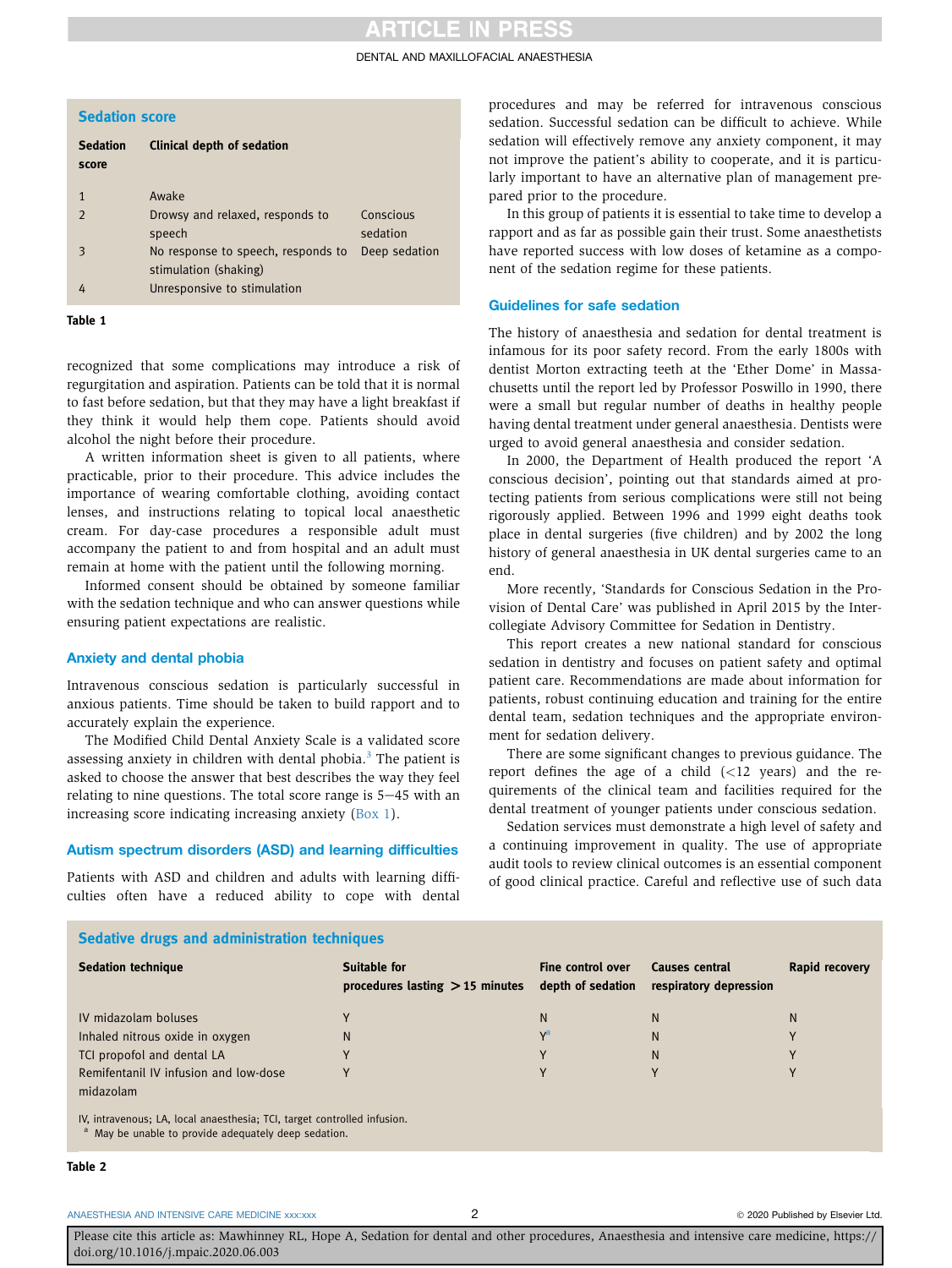# **ARTICLE IN PRESS**

#### DENTAL AND MAXILLOFACIAL ANAESTHESIA

will enhance patient safety and improve the quality of care. It is recommended that a system for reporting adverse events in the delivery of conscious sedation in dentistry be developed.'[2](#page-3-1)

# Techniques and drug administration [\(Table 2\)](#page-1-2)

Inhalational, oral and intravenous routes of administration are commonly used. The level of sedation that results from a given drug dose is unpredictable, therefore sedation should be established with a minimal initial dose, followed by further drug administration titrated to clinical effect.

Using short-acting drugs such as propofol or remifentanil allows the level of sedation to be adjusted during the procedure  $$ allowing deeper sedation for more unpleasant stages of treatment and lighter sedation for periods which are less stimulating. Profiling sedation in this way may result in selective memory for the more pleasant parts of the treatment and is particularly beneficial in the management of phobic patients requiring multiple procedures.

Some patients referred for intravenous sedation have failed with procedures attempted under inhalation sedation. For these patients, target controlled infusion (TCI) propofol combined with local anaesthesia is a flexible sedation technique. A typical initial target blood concentration of 2  $\mu$ g/ml is appropriate, with subsequent target concentrations adjusted in response to the level of sedation and the stage of the procedure. The circulating half-life of adrenaline is around 2 minutes and an initial tachycardia settling over this time period suggests that the sedation level is adequate. The patient typically reports an awareness of the effects of the sedation long before the current pharmacokinetic models indicate significant blood or effect-site concentrations. For lighter sedation, a TCI target of  $1.2 \mu g/ml$  may be appropriate.

# <span id="page-2-0"></span>Modified Child Dental Anxiety Scale

### How do you feel about

- 1 Going to the dentist generally?
- 2 Having your teeth looked at (check-up)?
- 3 Having teeth scraped and polished?
- 4 Having an injection in the gum to freeze a tooth?
- 5 Having a tooth drilled?
- 6 Having a tooth taken out?
- 7 Being put to sleep to have treatment?
- 8 Having a mixture of gas and air to help you relax but which will not put you to sleep?



 $5$  = extremely worried,  $4$  = worried a lot,  $3$  = fairly worried,

 $2$  = worried a little,  $1$  = relaxed / not worried

Score  $\_\_\$  /45

# Box 1

# Delivering safe sedation

# Environment and safety

Anxious patients are sensitive to the atmosphere in the clinical area. A comfortable room temperature, available background music, and the covering of surgical instruments until they are required are simple steps that can reduce anxiety. Allowing an accompanying adult to stay after the induction may occasionally be helpful.

Emergency equipment must be available to provide immediate life support if required. All staff should be practised and familiar with emergency protocols and equipment.

Each sedation session must start with a team safety brief including a review of each patient's clinical plan. Before each patient, all staff should pause briefly to confirm patient identity and consent for treatment including laterality.<sup>[2](#page-3-1)</sup> Accurate documentation is part of safe practice and a standard anaesthetic record or specifically designed sedation record should be used.

#### **Monitoring**

Patients require cardiorespiratory monitoring throughout the procedure and during the recovery period. Pulse oximetry is mandatory. ECG and non-invasive blood pressure monitoring are normally used, but in particularly anxious patients may not be tolerated so should be kept immediately available.

The heart rate correlates strongly with acute (state) anxiety. On arrival at the clinical area, a rate of  $100-120$  beats per minute suggests moderate anxiety and greater than 120 severe anxiety.

# Success rates

Children aged  $11-16$  can tolerate procedures under sedation up to an hour in length, but the younger end of this age-range displays a reduced ability to cope with even short periods of mild discomfort. While optimizing the sedation may allow successful treatment, persisting with the procedure under inadequate operating conditions may lead to failure to complete the procedure, a loss of trust, and poor patient compliance with future sedation. Recognize when a procedure is unlikely to succeed and offer an alternative plan of management.

# Managing complications

The majority of procedures performed under conscious sedation are uneventful but the anaesthetist should be prepared to promptly manage complications.

- Infusion pain  $-$  reassure, stop infusion, give  $1-2$  ml intravenous 1% lidocaine and recommence the infusion slowly.
- Oversedation  $-$  ask the dentist to pause treatment, maintain the patient's upper airway and reduce sedation. Administer oxygen as required.
- Vasovagal and bradycardia  $-$  ask the dentist to pause treatment, give 600 mg intravenous atropine and lie the patient flat. Consider basic life support if severe or if the heart rate does not quickly recover.
- $\bullet$  Tachycardia  $-$  consider: dental adrenaline; undersedation causing anxiety; oversedation causing hypopnoea and hypercarbia; anaphylaxis; or a primary arrhythmia. Treat accordingly.

#### [ANAESTHESIA AND INTENSIVE CARE MEDICINE xxx:xxx](https://doi.org/10.1016/j.mpaic.2020.06.003) 3 3 3 3 3 3 3 3 2020 Published by Elsevier Ltd.

Please cite this article as: Mawhinney RL, Hope A, Sedation for dental and other procedures, Anaesthesia and intensive care medicine, https:// doi.org/10.1016/j.mpaic.2020.06.003